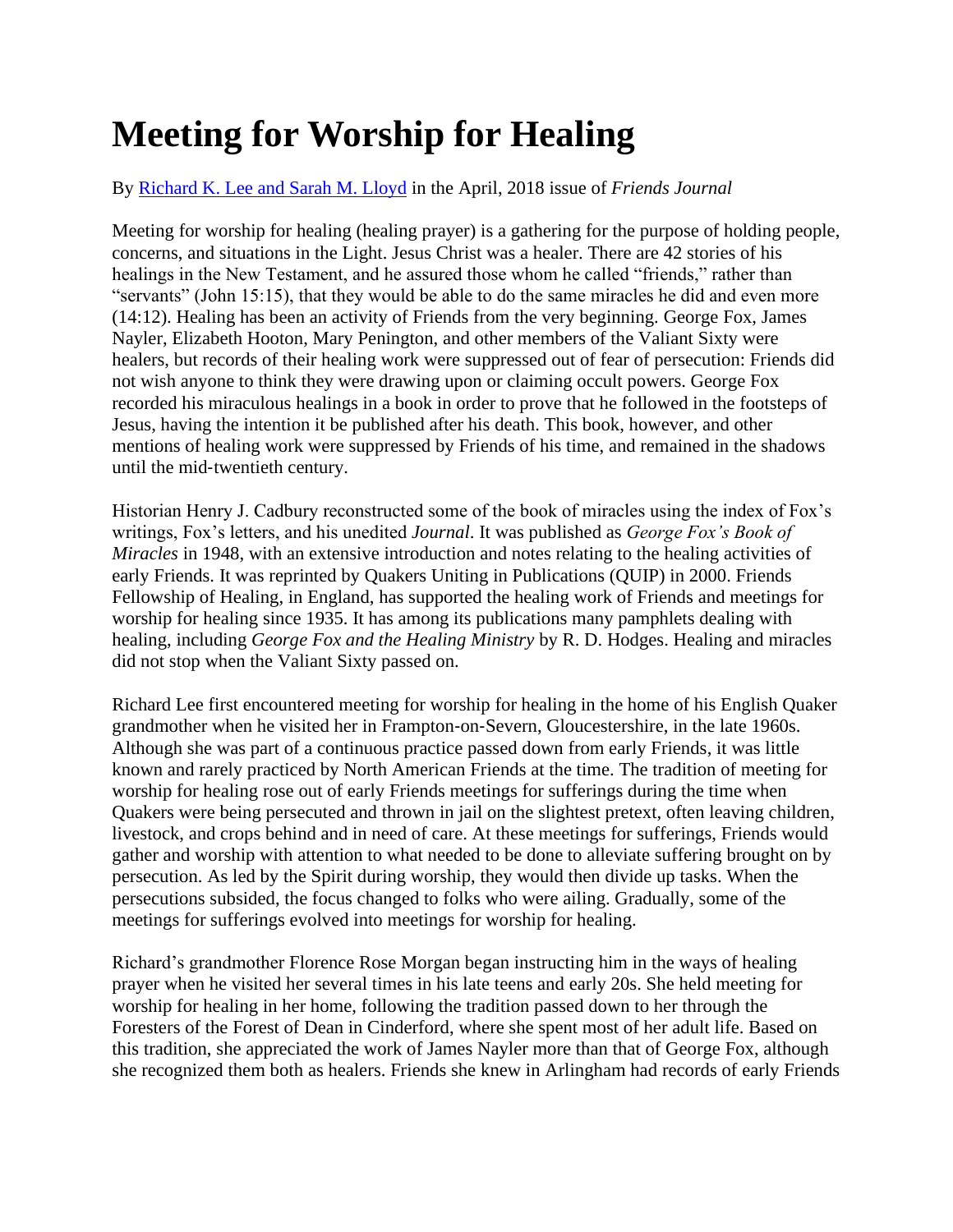meetings for sufferings going back to the 1600s, and they shared this information with Richard in 1966.

In the mid‐1980s, Richard began holding occasional meetings for worship for healing in his home. He and Verne and Shirley Bechill also offered them at Lake Erie Yearly Meeting and at the Friends General Conference Gathering as an interest group. In the early 1990s, he traveled to meetings throughout North America and visited England, where he interviewed elderly Friends who had lived into the tradition. He also met with representatives of the Friends Fellowship of Healing and collected their published materials. In 1994, Richard established a regular monthly meeting for worship for healing in his home under the care of Red Cedar Meeting in Lansing, Michigan, that continues to this day.

Meeting for worship for healing is a Quaker meeting for worship that differs from First-day worship in that the clerk directs the attention of worshipers to the persons, concerns, and situations for which healing prayer has been requested. Messages are welcomed. Laying on of hands is also welcomed, if the person requesting healing is comfortable with that. Meeting for worship for healing is not exactly "faith healing," nor is it shamanic or Reiki. It is, however, friendly to and supplements other healing modalities including Western medicine. Laying on of hands, in particular, can be an important supplement to Western medicine, which rarely includes touch. The purpose of healing prayer is to shift the energy in and around the person or situation in the direction of wholeness. It is usually not intercessory prayer. Spirit is present within and around us all the time and illuminates the worship for Friends from within. Friends assembled often experience a sense of being surrounded by Light or warmth or a loving Presence. Holding the person or situation in the Light both corporately and individually, we join with Spirit to help make the change that is needed.

Wholeness can come in many different ways. People can receive their heart's desire as a result of healing prayer, but sometimes the problem presented is a metaphor for something else in life that requires a person to explore further. We may discover that someone or something close—an herb, a pet, a family member—can open the door to healing. The emotions around the request can be important. When meeting on behalf of someone seriously or dangerously ill or something direly wrong, it's important for us to share our fears when the request is first mentioned, and then later, as led by the clerk, go into worship and see what Spirit can do. When physical healing is experienced, it is important to check the situation out with medical or other professionals. Our group has experienced what many of us would term miracles.

Red Cedar Meeting's meeting for worship for healing is held from 7–9:00 p.m. on the third Monday of each month, and usually there are at least eight to ten of us who faithfully come together to hold individuals, concerns, or situations in the Light. Some Friends come early to help with setting up and having the important preliminary social conversations. Others arrive when they can and slip in quietly, if worship has started. It is better to come late than not to come at all. Healing prayer can take a lot of energy, so there is always food plus a variety of hot teas.

The formal part of the evening begins with the clerk asking for signs of hope, including updates on folks who were held in the Light at earlier meetings for worship for healing. Richard places great importance on the training of clerks, and he has been at this for 23 years, so we have a lot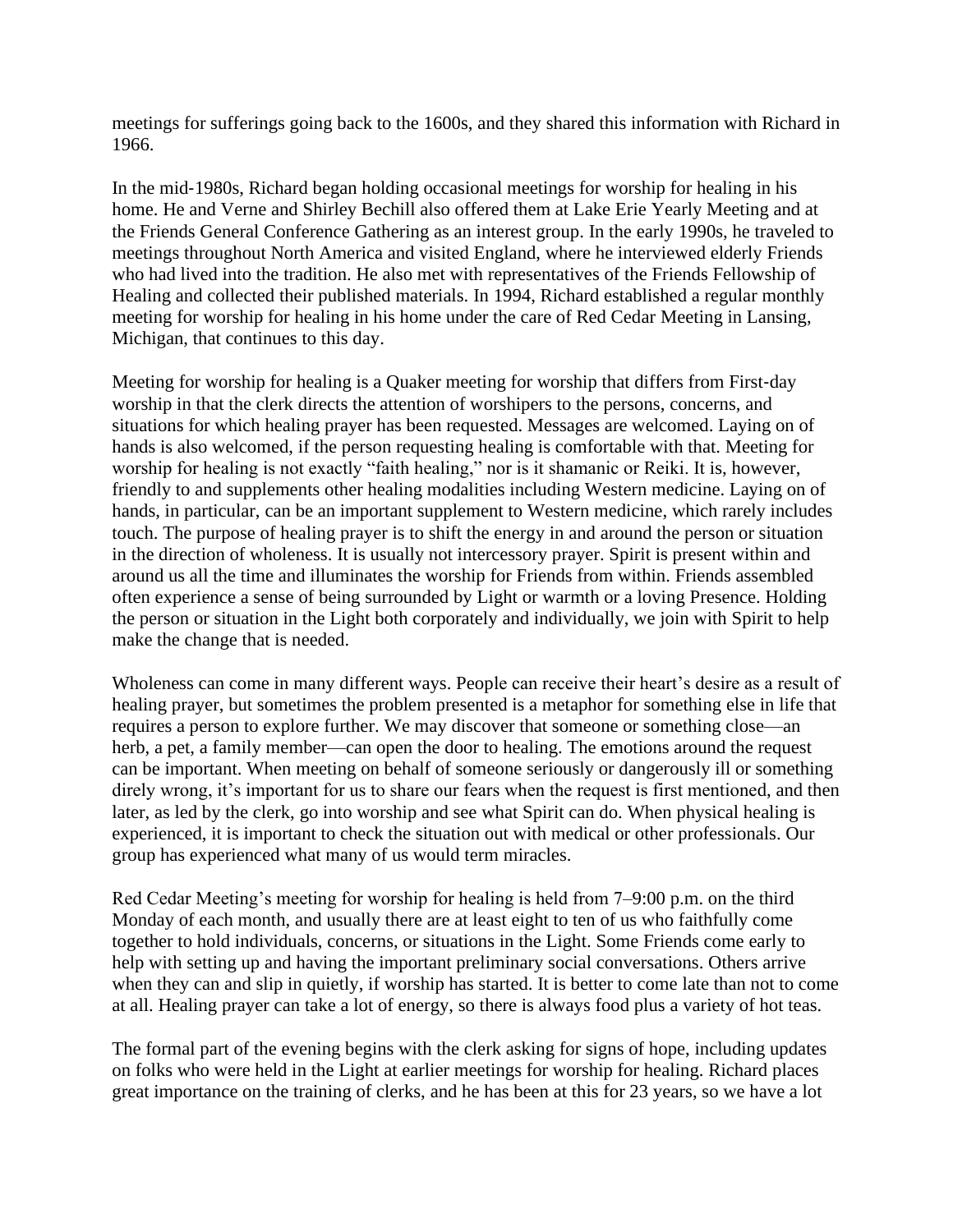of folks who can serve. Someone clerking for the first time will find a lot of guidance and support from other participants. The group helps the clerk compile the list. Generally, we aim to keep our primary list of requests to around eight, giving priority to folks who are physically present. It's important to keep requests confidential within the group. After a period of centering, as the clerk is led, he or she will introduce the requests one at a time into our gathered worship, and we will hold it in the Light with full attention. Each clerk has her or his own style of determining the order of the requests and the length of time devoted to each one.

Friends also have their own approaches to healing prayer, and very different experiences of the presence of Spirit. Some folks see colors; others visualize physical problems in detail; some are led to sing or to give vocal ministry as they would in a First-day meeting for worship. Others may be led to laying on of hands. Since not everyone is comfortable with being touched, a chair is placed in the center of the healing circle and persons who wish laying on of hands and who are able can move to it when their request is presented by the clerk. Persons who stay in place in the circle will be held in the Light but not physically touched, unless they have requested it. When those requesting can't be physically present, worshiping with us from wherever they are can be helpful. Toward the end of our worship, folks are encouraged to name other individuals or concerns, expanding our healing prayer to include many more requests than the original seven or eight. We aim to keep a framing silence after each offering. We find that as the evening progresses, the worship deepens. Sometimes Friends experience a very deep connection to each other and to the Spirit, and the closing of worship is difficult because it is truly covered.

Before the next meeting for worship for healing, we usually follow up and check in with folks who have been held in the Light in the previous gathering. Our aim is for wholeness, recognizing that a situation might be part of a larger picture. We each approach the Light as we are individually and corporately led, and we are careful to pray as the focus person would wish. Therefore, we don't pray in judgment or condemnation. We also don't pray for someone who does not wish for prayers. At the end of the evening, Friends often share our individual and corporate experiences that have come out of the worship. Sometimes the conversations continue well into the evening.

Coming into wholeness can take a variety of forms. After healing prayer, a friend facing surgery might find during pre‐op testing that the surgery is no longer required. A Friend may realize during healing prayer that a long-standing family feud is being caused by his own greed. A Friend may discover while being held in the Light that forgiving someone instead of wanting to kick him may allow a stubborn ankle sprain to heal. Vocal ministry heard during healing prayer may lead a Friend to a new attitude, a new course of action, or a new doctor. Wholeness may manifest immediately or slowly over time, and sometimes it is achieved only after the person dies: a good death can be a form of healing.

Since 1994 Richard has led or co-led 22 weeklong workshops at the Friends General Conference Gathering. Sarah Lloyd, Richard's assistant, has been the person of presence at the last two. The workshop size has ranged from 8 to 35 Friends. These workshops have "taught Friends how to do it" while also providing a space for individuals, families, and friends to experience healing. Richard has also led more than 30 workshops at Lake Erie Yearly Meeting and done weekend workshops for monthly meetings.